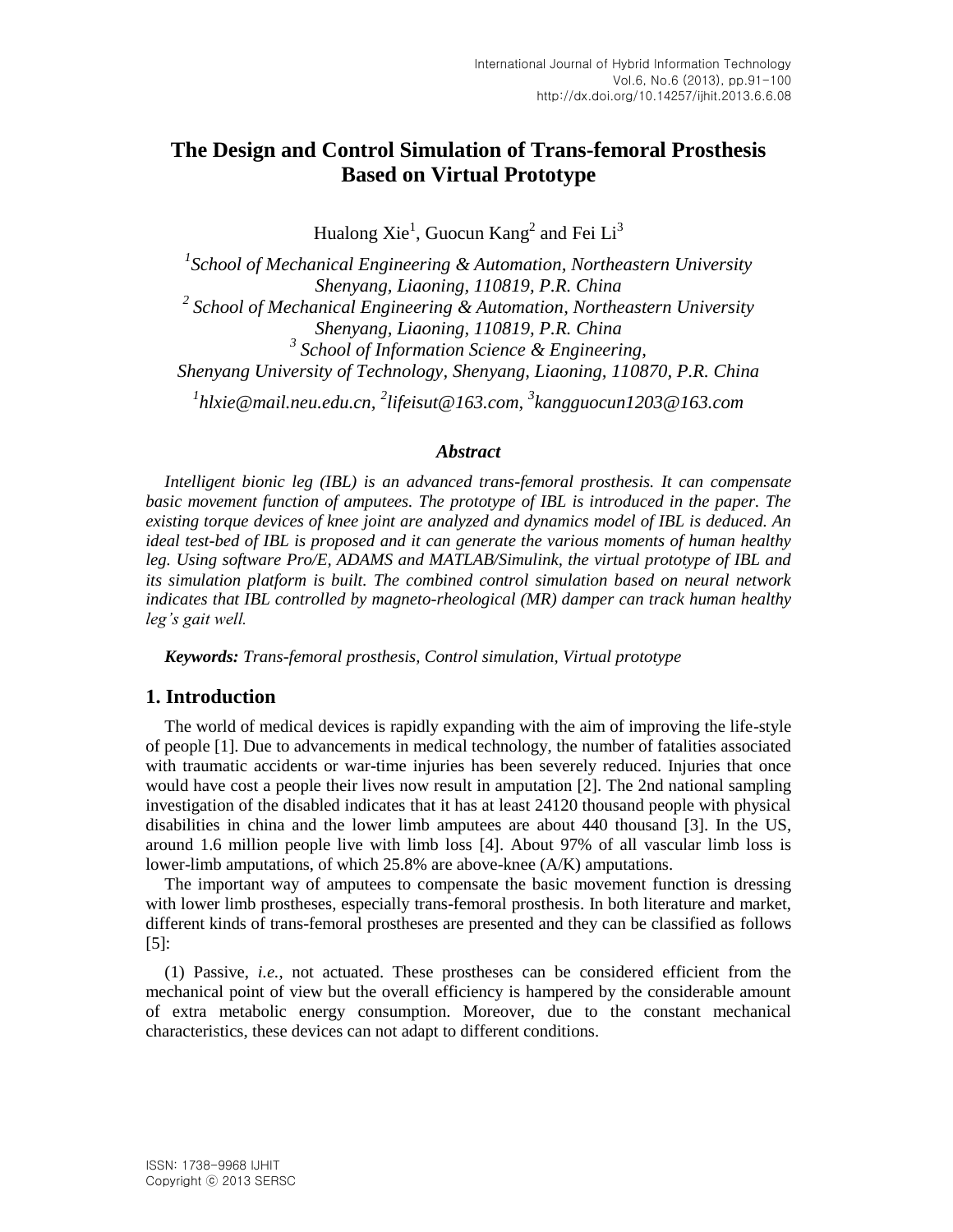(2) Controlled by means of internal, intrinsically passive, actuators. These prostheses use external power to adapt their dynamics to different gait pattern, such as electro-rheological or magneto-rheological damper.

(3) Active (powered), *i.e.*, actuated - These prostheses are capable to inject power in order to provide active ankle push-off generation, so to reduce the extra metabolic energy consumption.

Intelligent bionic leg presented in the paper is an advanced trans-femoral intelligent prosthesis in the area of rehabilitation medicine [6]. It is semi-active controlled by MR damper, has good humanoid characteristics and its working style is similar to physiological mechanism of human normal leg. According to change of human walking speed and knee angle, IBL can automatically adjust control torque of knee joint. Thus the gait of IBL can match human normal gait well in symmetry. In the following, the mechanism design, dynamics modeling, simulation platform and control simulation will be presented in detail.

### **2. Prosthesis Design**

The prototype of IBL developed by robotics project group at Northeastern University, China, is shown in Figure 1.



**Figure1. The prototype of trans-femoral intelligent prosthesis**

Its structure includes hip joint, thigh, bionic knee joint, shank and flexible prosthetic foot. Prosthetic foot is fixed to shank and ankle joint has no degree of freedom. The bionic knee joint is semi-controlled by MR damper to adjust rotation performance. MR damper can provide biggish damper force and lesser resilience to insure IBL track human natural gait well. Six-axis force sensor is used to detect information of ground reactive force. Compared to knee joint with single axis, four-bar bionic knee mechanism which is adopted in IBL has many advantages which are shown in Figure 2: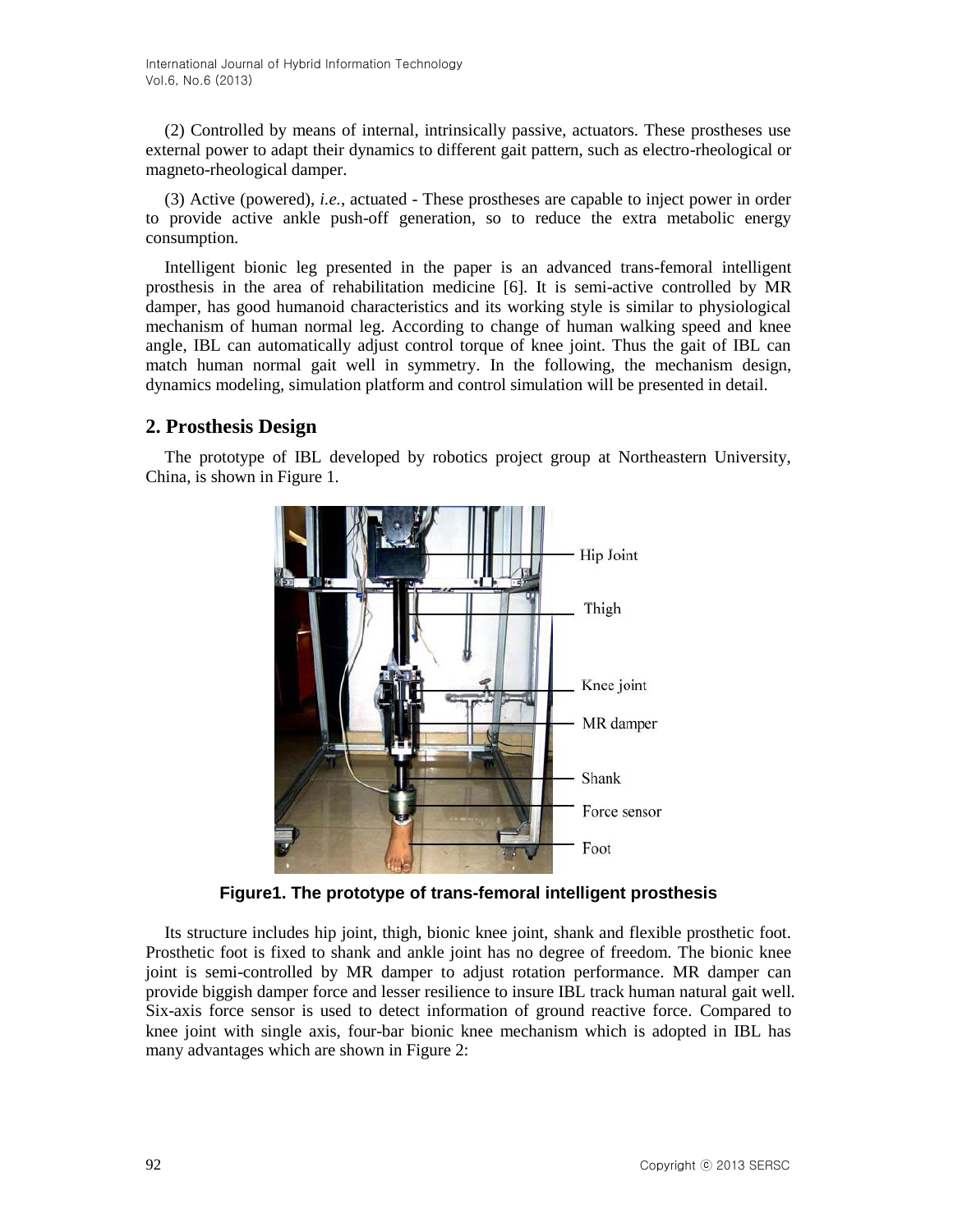(1) The instantaneous center of rotation (ICR) is not fixed and can change along with the change of knee joint. It can well simulate "J" curve of ICR of human normal knee.

(2) During swing phase, it can effectively shorten the length of IBL, improve the lift height of feet and avoid collisions with the ground obstacles. It matches the natural movement of human leg well.

(3) When amputees dressed with IBL are in mid-swing or sits down, the ICR of IBL knee is down to normal position and can effectively improve amputees' posture. Thus amputees can keep both legs in the same posture.

(4) It can effectively improve the stability during support phase. The four bar linkage of knee joint can make its ICR naturally after the load line by means of its mechanical structure.



**Figure 2. The virtual prototype and characteristic description of four-bar bionic knee mechanism** 

The torque control of knee joint is very crucial for the development of IBL. In the existing torque devices of knee joint, the constant friction is the simplest one. However, the constant torque value does not meet changes of torque requirement during whole gait cycle. Hydraulic damping device can greatly improve the torque during swing phase and the damping force can be increased when walking speed increases. But its structure is complex and machining precision is high. Pneumatic damping device can overcome the shortcoming of these two devices and is widely used. However, its volume is generally large and the available torque is limited, thus its function is limited. With the development of computer technology, microelectronics and materials science, intelligent driving devices, such as ER damper, MR damper, artificial muscle and shape memory alloy appear. MR damper is considerable potential for semi-active control and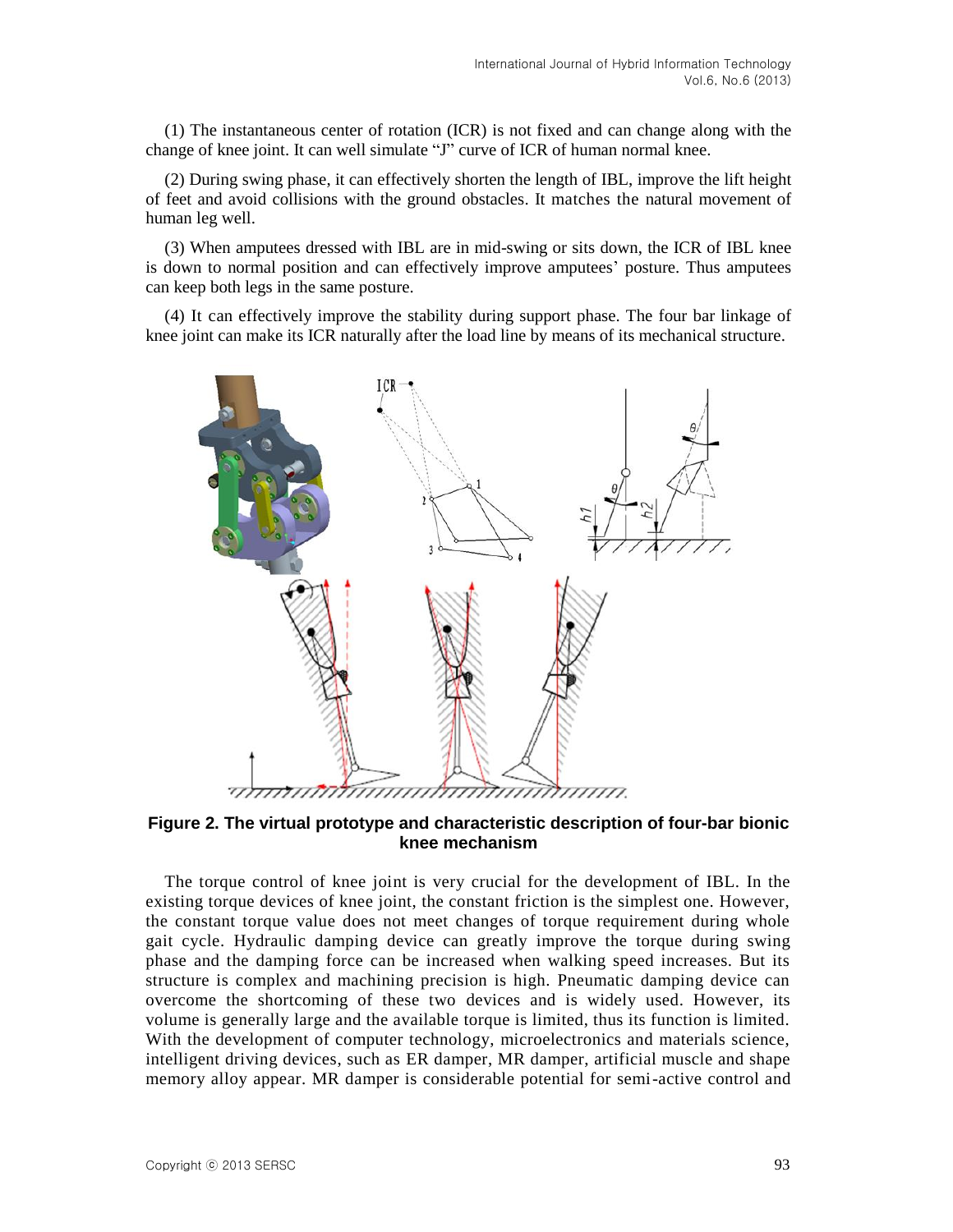has a series of advantages, such as simple structure, small volume, smart response, low energy consumption and large resistance, *etc.* The biomedical research indicates that semi-active control of knee joint has advantages of active joint and passive joint. It matches biological mechanism of human leg well and is an ideal choice of IBL.

# **3. Dynamics Modeling of IBL**

IBL model and its parameters are shown in Figure 3.  $T_2$  is control input torque of hip joint and  $T_3$  is control input torque of knee joint. Since flexible prosthetic foot is fixed to shank, it can be considered with shank as one part.



**Figure 3. IBL model and its parameters**

Constrain of four-bar link mechanism can be written as follows:

$$
f: -l_9 e^{j(\theta_2 - \alpha)} - l_3 e^{j\theta_3} + l_{10} e^{j(\theta_5 - \beta)} + l_4 e^{j\theta_4} = 0
$$
\n(1)

When trans-femoral intelligent prosthesis is in swing phase, thigh and shank swing, and hip joint follows the crotch of human moving according to certain track. The dynamics equation above can be written as follows:

$$
M_{\rm sw}^b(q)\ddot{q} + C_{\rm sw}^b(q)\dot{q}^2 + G_{\rm sw}^b(q) = B_{\rm sw}^b T + \Phi^T(q)\lambda
$$
 (2)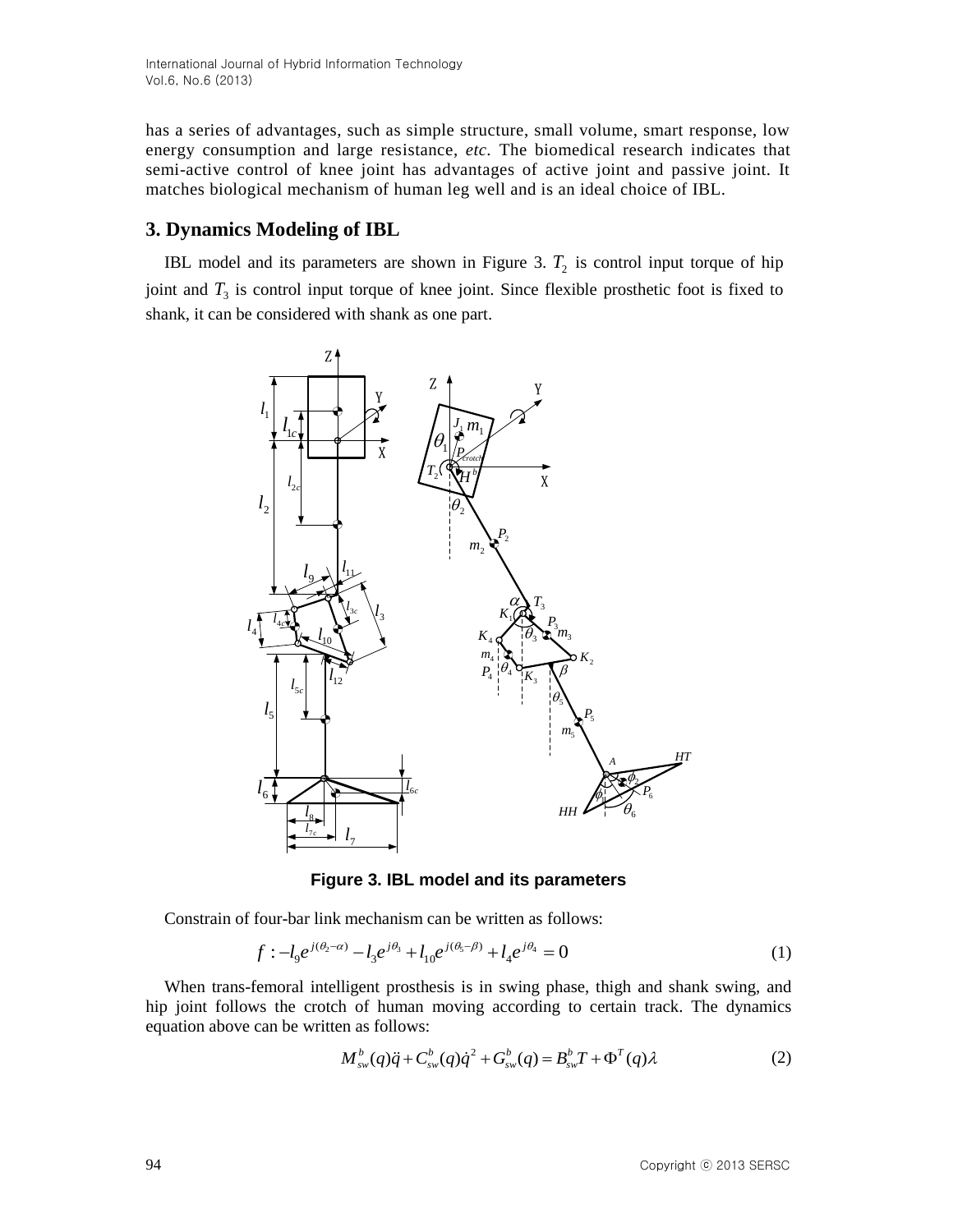Where

$$
M_{SW} = \begin{bmatrix} M_{11} & M_{12} & M_{13} & M_{14} \\ M_{21} & M_{22} & M_{23} & M_{24} \\ M_{31} & M_{32} & M_{33} & M_{34} \\ M_{41} & M_{42} & M_{43} & M_{44} \end{bmatrix} : \text{inertia matrix}
$$
  

$$
C_{SW} = \begin{bmatrix} C_{11} & C_{12} & C_{13} & C_{14} \\ C_{21} & C_{22} & C_{23} & C_{24} \\ C_{31} & C_{32} & C_{33} & C_{34} \\ C_{41} & C_{42} & C_{43} & C_{44} \end{bmatrix} : \text{centripetal and coriolis torques}
$$
  

$$
G = \begin{bmatrix} G_1 \\ G_2 \\ G_3 \\ G_4 \end{bmatrix} : \text{vector of the gravitational forces}
$$
  

$$
B_{SW} = \begin{bmatrix} 1 & -1 & -1 & 0 \\ 0 & 1 & 0 & -1 \\ 0 & 0 & 1 & -1 \\ 0 & 0 & 0 & 1 \end{bmatrix} : \text{coefficient matrix of driving torques}
$$
  

$$
T = \begin{bmatrix} T_2^b & T_3^b & 0 & 0 \end{bmatrix}^T, q = \begin{bmatrix} \theta_2^b & \theta_3^b & \theta_4^b & \theta_5^b \end{bmatrix}^T
$$

 $\Phi^{T}(q)\lambda$  is constrain torques.

# **4. The Scheme Design and Virtual Prototype Modeling of IBL Simulation Platform**

To guarantee the control performance of IBL, repetitive walking test of amputees with IBL is necessary. However, IBL test will exhaust the amputees. It is not only costly but also painful to human subjects. It may even lead to accidental harm to amputees. In order to provide an idea test-bed for IBL, the research of biped robot and intelligent prosthesis is integrated and a new-style humanoid robot named biped robot with heterogeneous legs (BRHL) which is shown in Figure 4 is proposed by the robotics group at Northeastern University, China [7, 8].

BRHL consists of two legs with different functionalities. One is artificial leg which is used to simulate an amputee's healthy leg, and the other is bionic leg which is used to investigate advanced intelligent prosthesis used by amputees. The artificial leg has 6 degrees of freedom (3 DOF hip, 1 DOF knee and 2 DOF ankle). The bionic leg includes an artificial leg hip joint, IBL and flexible prosthetic foot. BRHL can simulate amputees walking with trans-femoral prosthesis and it can generate the various moments of human for the test of IBL.

Since the artificial leg of BRHL simulates human healthy leg to provide ideal natural gait for the test of IBL. Its design focuses on personification. Compared to common biped robot,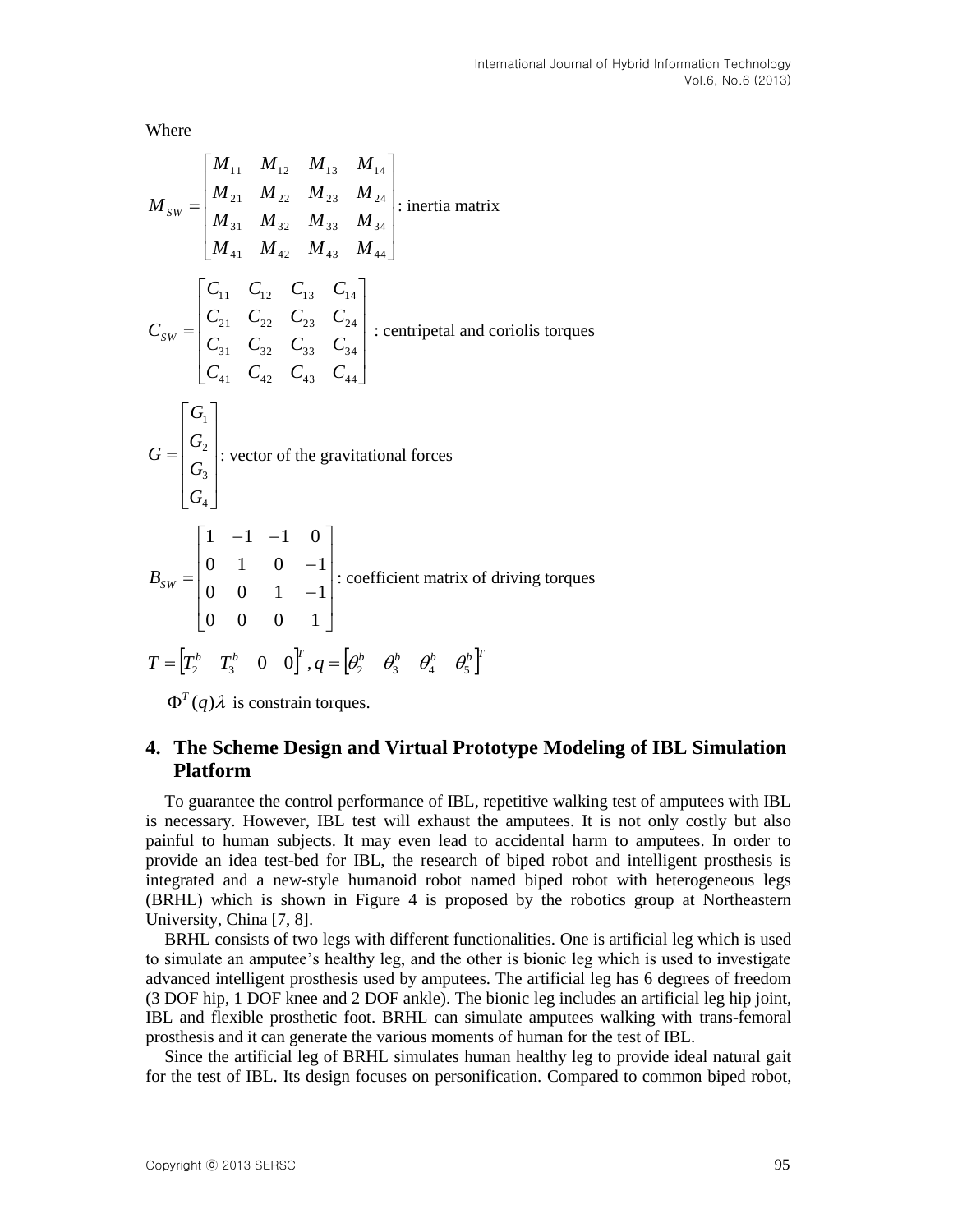the knee joint of BRHL artificial leg adopts four-bar bionic mechanism and pneumatic muscle actuator. Thus the design of artificial leg ensures it can simulate the biological structure and muscle-driven mode of human knee joint well. A virtual prototype of simplified BRHL and its artificial leg is shown in Figure 5 and Figure 6.



**Figure 4. Scheme of biped robot with heterogeneous legs**



**Figure 5. Virtual prototype of simplified BRHL**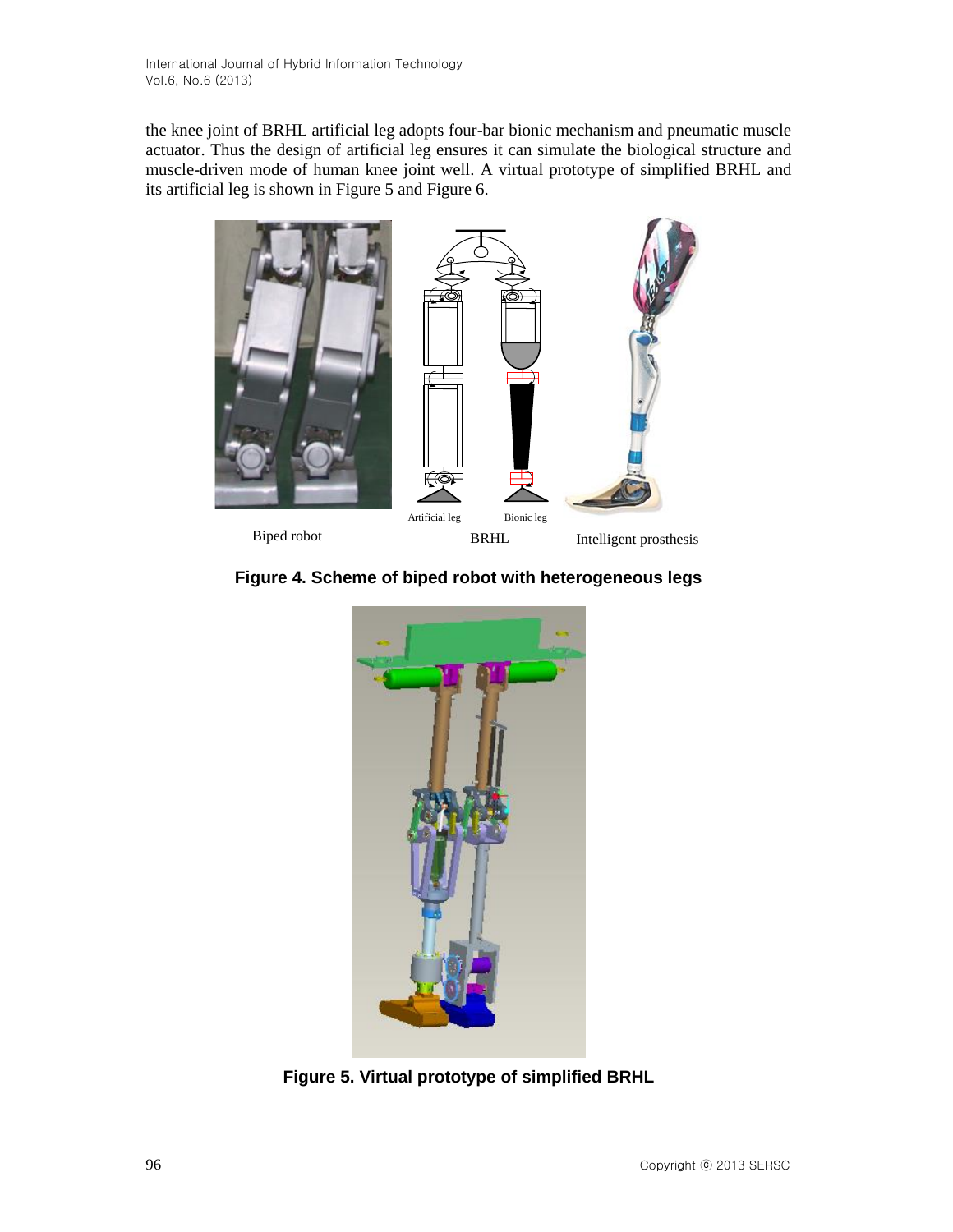

**Figure 6. Virtual prototype of simplified BRHL artificial leg**

# **5. Virtual Prototype Modeling and Control Simulation**

When amputee dressed with IBL walks, the generation of variedly active movements and the maintenance of walking stability are done by the disabled itself. Based on BRHL, we mainly research gait tracking of IBL to human healthy leg and coordinated control of dual legs. Considering above situation, we first develop a simplified simulation platform of IBL which simulates plane walk of amputees.

The simulation platform of IBL can be divided into the mechanical system, driving device, control system, sensor system and ground environment. The information transmission of above five parts can be shown in Figure 7.



**Figure 7. Information translation between IBL simulation platform**

#### **5.1 Virtual prototype modeling**

The mechanical system of IBL and its simulation platform is more complex. Its threedimensional solid model is established in software Pro/E and is imported in software ADAMS. The geometric constraints, force constraints and joints are also added. Thus the kinematics and dynamics model can be automatically generated to build basic mechanical system model. Flexible body can be created by two methods in ADAMS. The first is using its interface module ADAMS / Flex to introduce modal neutral file created by finite element software. The second is using its ADAMS / AutoFlex module. The first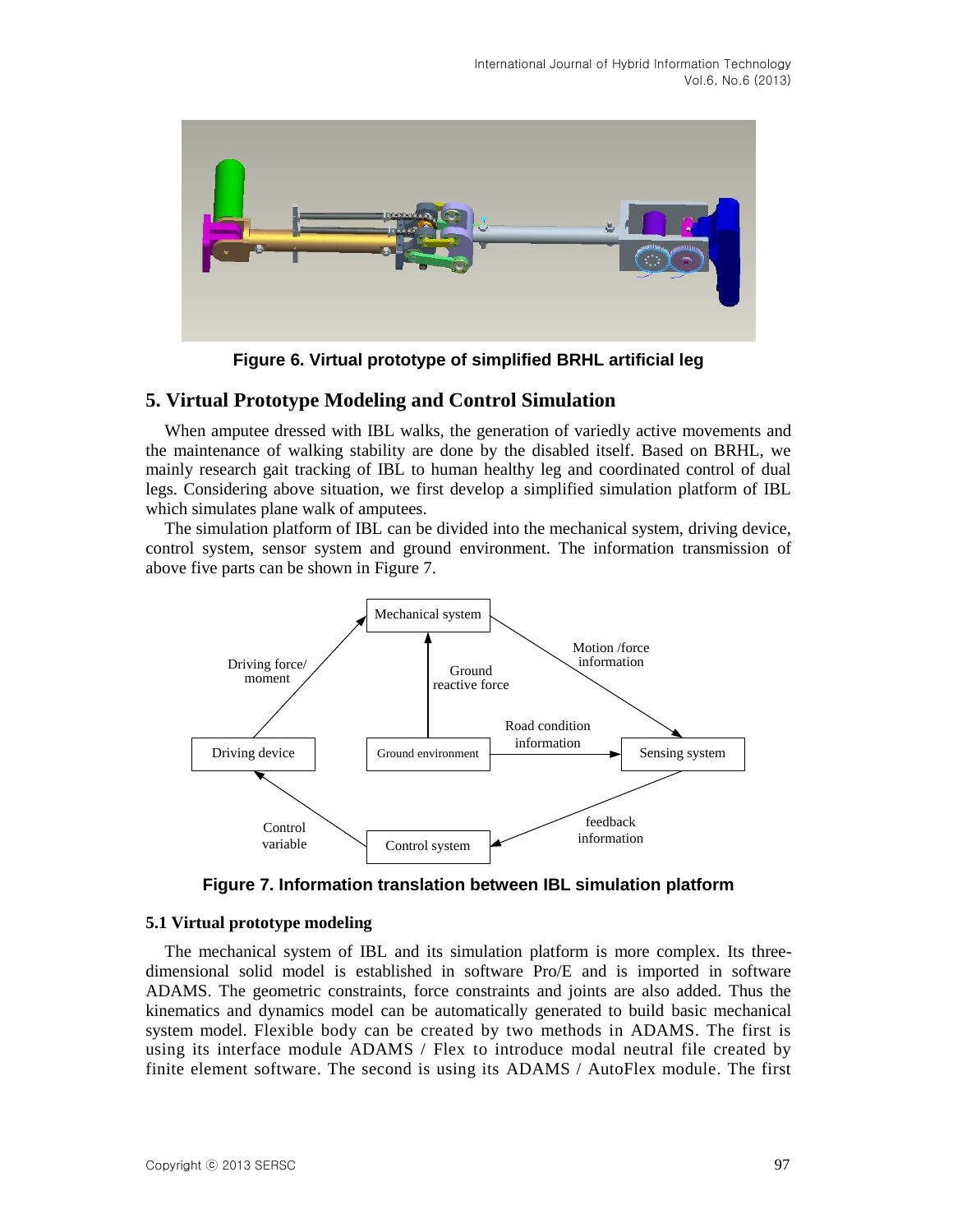method is suitable for stress-strain analysis of flexible body and has high accuracy, but its steps are more complicated. In this paper, flexible prosthetic foot is created by ADAMS / AutoFlex module. The virtual prototype of simplified BRHL is shown in Figure 5.

The ground environment model under various road conditions (flat, ramp, stairs, etc.) can be established in ADAMS. By establishing the contact constraints between ground and IBL foot, the relationship of geometric constraints between them can be automatically added according to there shape. The collision model and friction model between IBL foot and ground can be automatically established by contact constraints. By reasonable parameters configuration, the support and compact between foot and different roads can be simulated. The accuracy of collision model and friction model will affect the simulation accuracy. Based on superiority-inferiority analysis of different contact modeling methods, the continuous contact force method based on penalty function is adopted in the paper.

Perception system is an indispensable module of IBL. It has a variety of sensors to detect current robot posture and environmental information. Virtual perception system can get the internal and external information of IBL by measure under simulation environment. Using measure function of ADAMS, perception system of IBL can be created. It can measure angle, angular velocity, angular acceleration of any joint. Furthermore, it can measure movement and contact force of any point. Measure function of ADAMS can simulate sensors of real system and acts as a feedback (control object output) in control simulation module.

The different controller simulation module can be established in Simulink using software MATLAB for variable control algorithms. Through control interface between ADAMS and MATLAB, mechanical system of IBL and its simulation platform cab be imported into MATLAB as control object which is shown in Figure 8.



**Figure 8. Simulation model of control system**

#### **5.2 Neural Network control**

To solve arbitrary gait control of IBL, adaptive control based on system identification of neural network is proposed in this paper. Since the hardware system of IBL directly provides functions to achieve PID control and the computing is fast, convenient and accurate, PID control based on neural networks is adopted. Neural networks is used to identify system model and parameters gained is used to adjust P, I, D parameters in real-time to achieve gait tracking. Recurrent neural network has internal feedback and has strong robustness not only to the change of system parameters and external disturbance, but also to structure changes of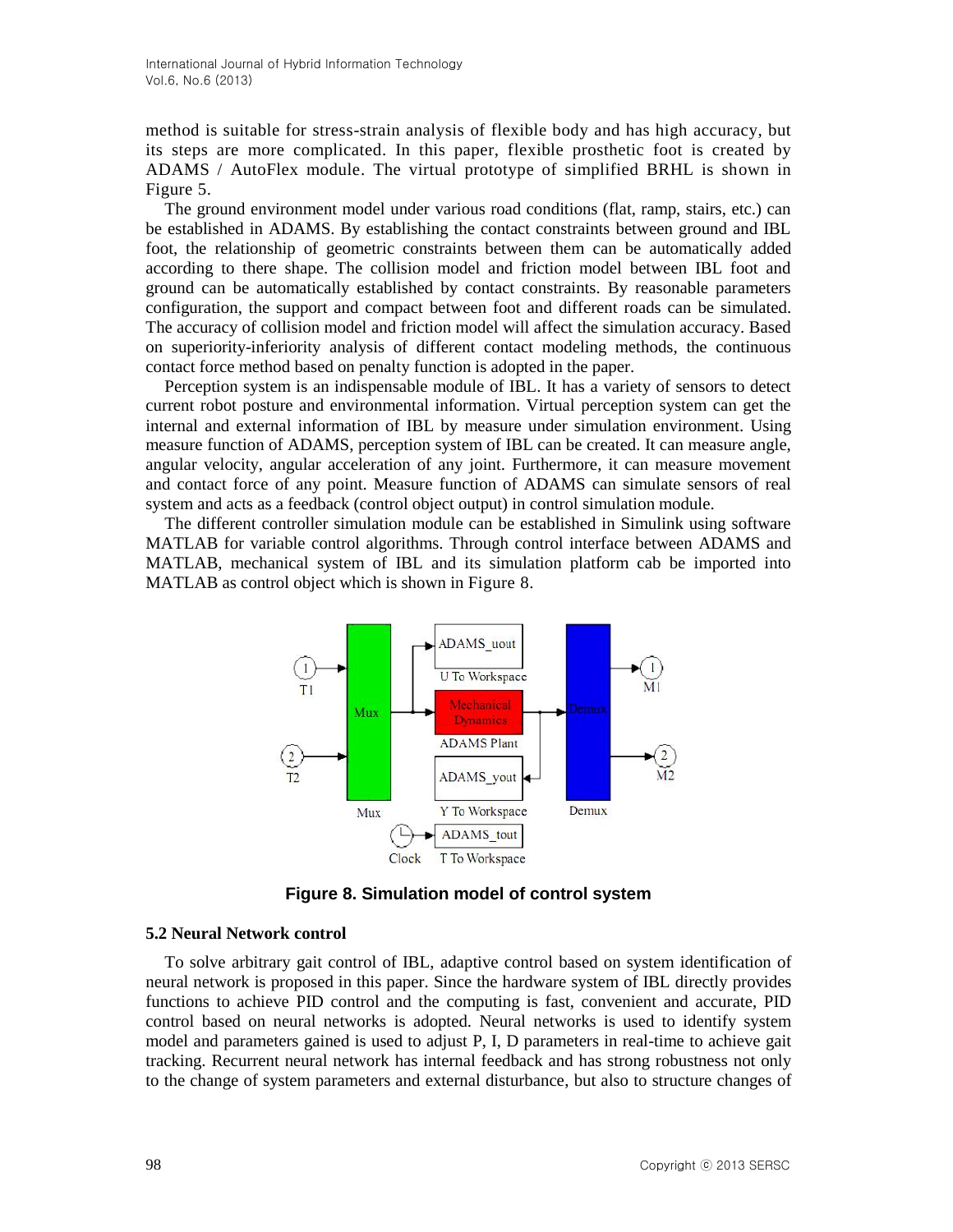system. It is well suitable for the control of complex and uncertain system. Diagonal recurrent neural network (DRNN) based on recursive prediction error (RPE) algorithm can get better accuracy than that using static BP network to complex nonlinear system modeling. So DRNN using RPE algorithm is a good choice of IBL control.

Natural gait data of artificial leg is obtained from software APAS of Ariel Dynamics Co. The angle is absolute angle. The gait tracking of IBL knee joint is shown in Figure 9. The simulation indicates that the control effect is well in a gait cycle. Though certain errors exit when joint angle dramatically changes, it can guarantee the basic movement of IBL. This control method can get good effect when generating gait does not exist in gait database.



**Figure 9. Gait tracking of IBL knee joint**

### **6. Conclusions**

Trans-femoral prosthesis has great social and economy benefit. Its research integrates advanced technologies, namely mechanism engineering, electrical engineering, sensors, signal processing, control engineering, bioengineering, materials and intelligent prosthesis etc. The structure and control model of artificial leg with four-bar bionic mechanism and pneumatic muscle actuator are similar to that of human's knee with muscle and ligament. BRHL with multi-axis knee artificial leg can generate the various moments of human healthy leg and is an ideal test-bed of IBL. Using software Pro/E, ADAMS and MATLAB/Simulink, the virtual prototype of IBL and its simulation platform can be built. The combined control simulation indicates that IBL controlled by MR damper can track human healthy leg's gait well. The control effect of prototype in practice should be further studied.

### **Acknowledgements**

Financial supports from National Natural Science Foundation of China (ID 51105070), the Fundamental Research Funds for the Central Universities (ID N120403002) and Shenyang Science & Technology Program Project (ID F11-264-1-55) are highly appreciated.